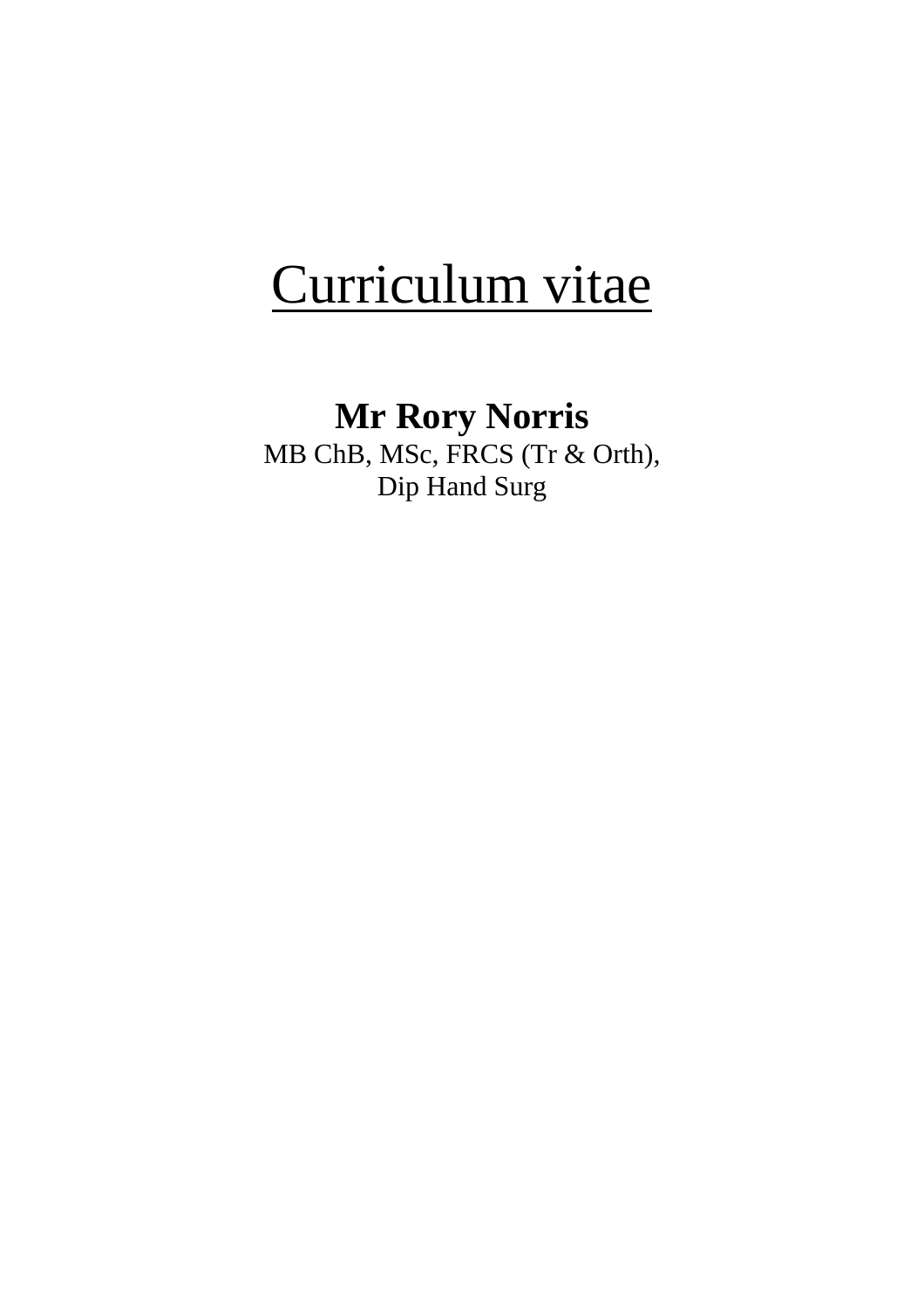# • Contents page

| $\mathbf{L}$      |              |  |  |
|-------------------|--------------|--|--|
|                   |              |  |  |
| $\vert \ \ \vert$ |              |  |  |
|                   |              |  |  |
|                   |              |  |  |
|                   |              |  |  |
|                   |              |  |  |
|                   |              |  |  |
|                   |              |  |  |
|                   | $\mathbf{O}$ |  |  |
|                   | $\Omega$     |  |  |
|                   | $\Omega$     |  |  |
|                   | $\mathbf{O}$ |  |  |
|                   |              |  |  |
|                   |              |  |  |
|                   |              |  |  |
|                   |              |  |  |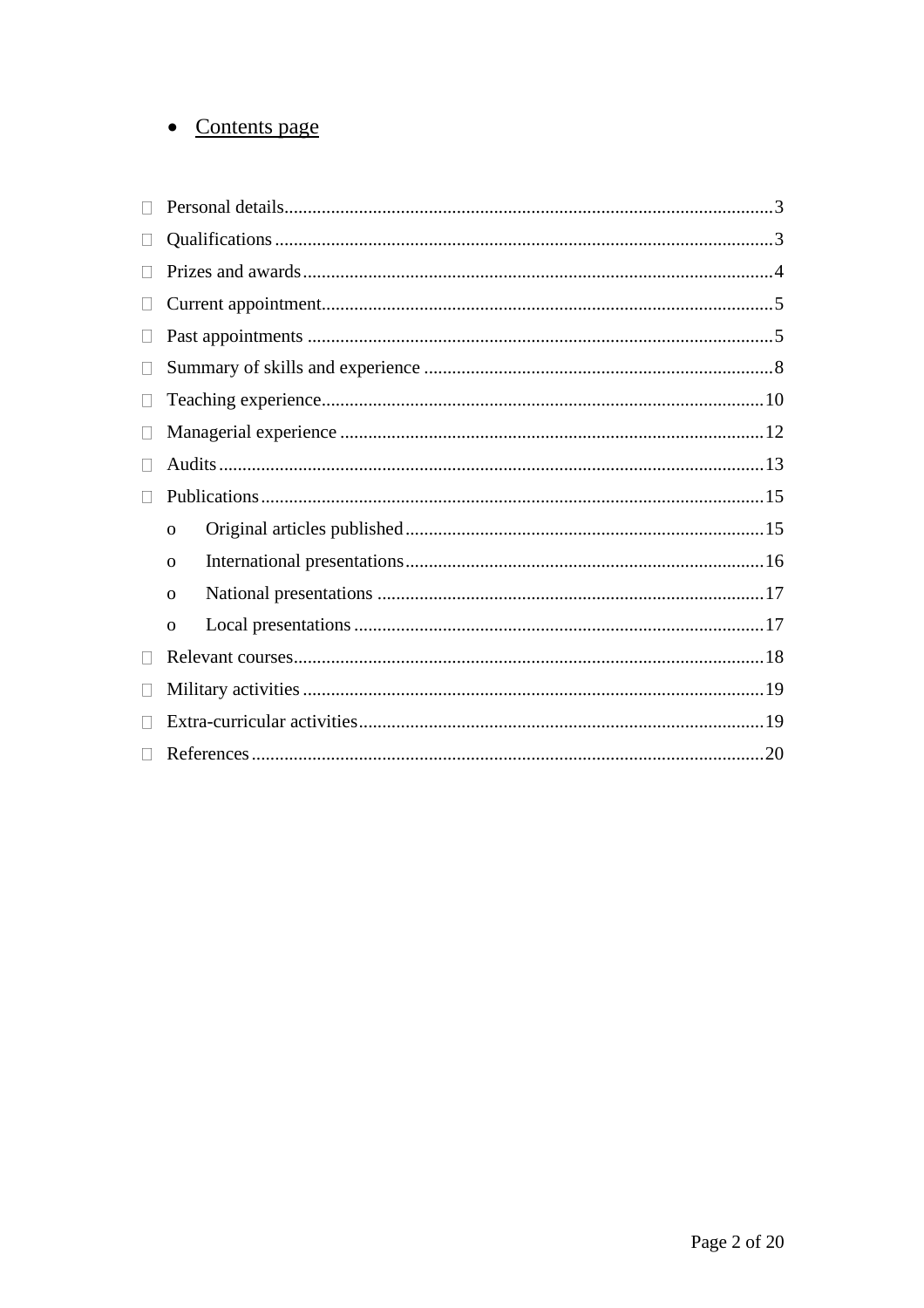# • Personal details

| GMC registration no.         | 6101486              |
|------------------------------|----------------------|
| <b>BSSH</b> associate member |                      |
| MDU indemnity                | 385532H/UKPISTD/0006 |

• Qualifications

MB ChB University of Dundee Medical School Graduated Jul 2004

MSc (Tr & Orth) with Merit Warwick University Graduated Feb 2016

FRCS (Tr & Orth) The Royal College of Surgeons of England Awarded Feb 2016 (RCS membership no. 60240)

Diploma in Hand Surgery (Vivian Lees Gold Medal) University of Manchester Passed Mar 2018

CCT date was 31st July 2018 (NTN - WMD/024/036/C)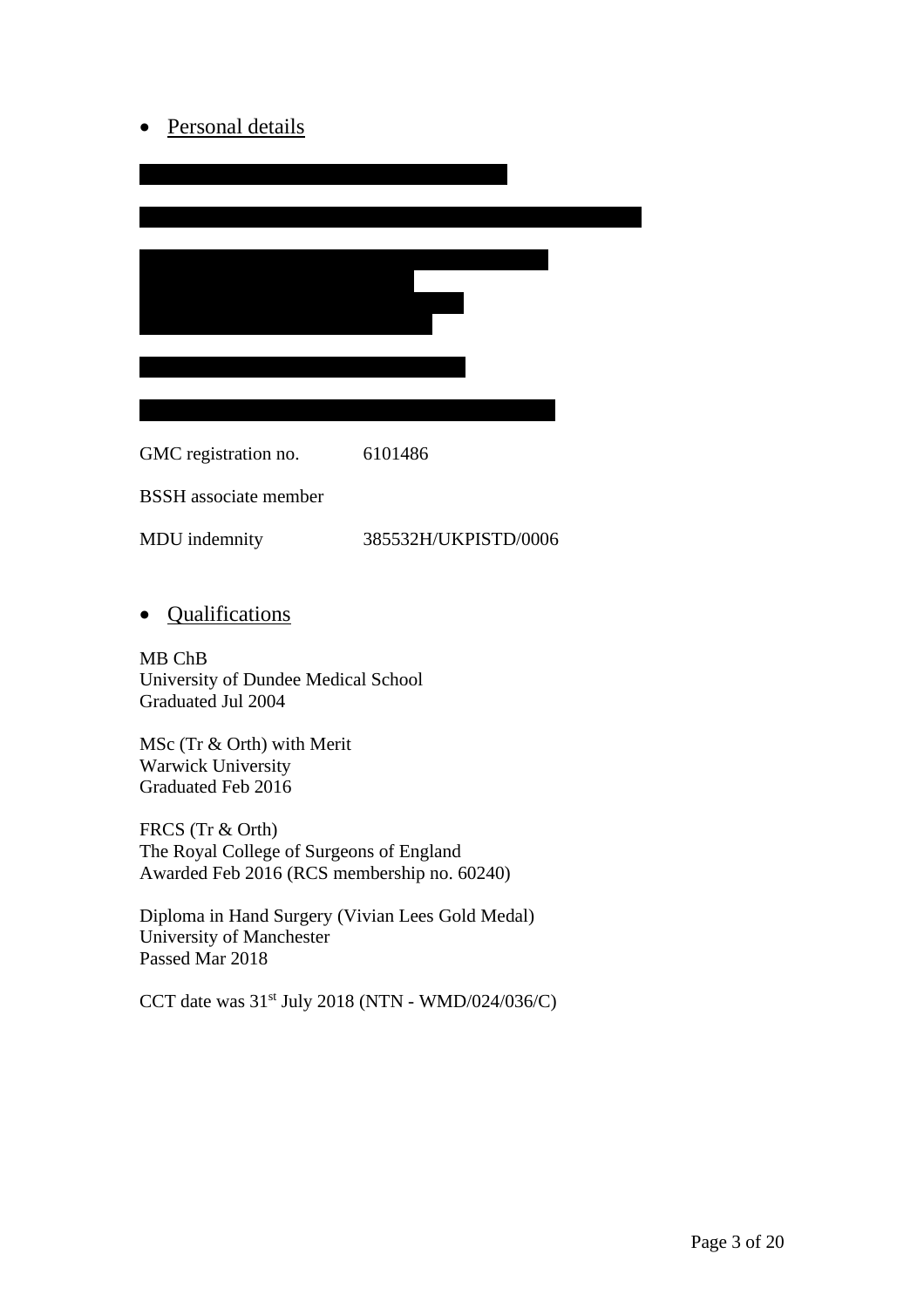#### • Prizes and awards

The 'Vivian Lees' Gold Medal,

Awarded by the BSSH for the highest score in the British hand surgery diploma **BSSH** 2018

The 'Jacques Duparc' award for e-poster presentation at EFORT 2011, Diabetes and hip fracture; a study of 5966 cases. **R Norris,** M Parker.

The 'Jacques Duparc' award for e-poster presentation at EFORT 2011, Occurrence of secondary fracture around intramedullary nails used for trochanteric hip fractures; a systematic review of 13,568 patients. **R Norris,** D Bhattacharjee, M Parker.

The 'Ranald Martin' prize for Military Medicine, Post Graduate Medical Officers course Defence Postgraduate Medical Deanery (DPMD) 2006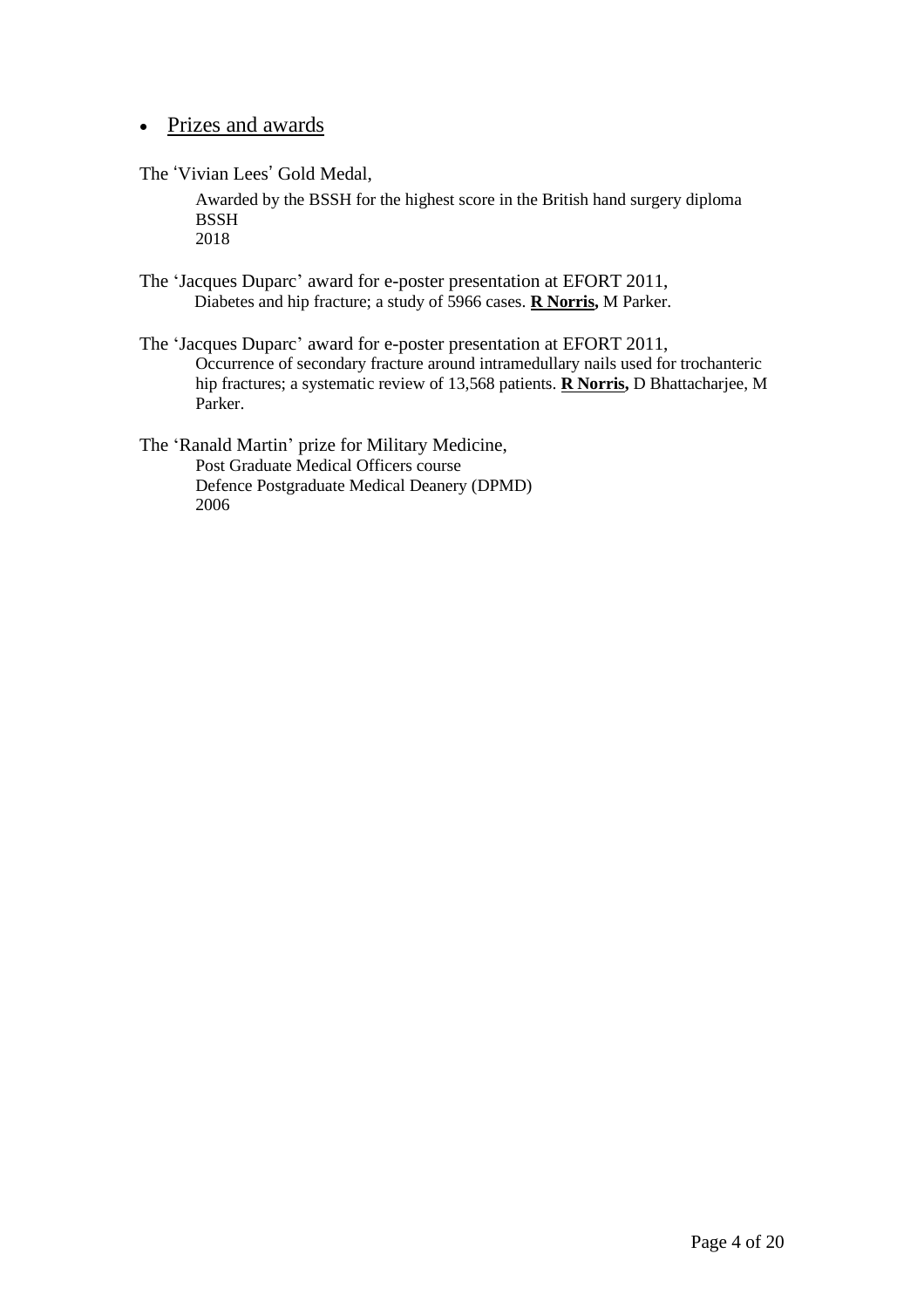#### • Current appointment

*Aug 2018* – *current* Consultant Orthopaedic Hand Surgeon North West Anglia NHS Foundation trust

#### • Past appointments

*Aug 2017* – *Jul 2018* ATP Hand surgery Fellowship

#### Birmingham

Mr Michael Waldram, Mr Dominic Power, Mr Michael Craigen, Mr Rajive Jose, Mr Mark Brewster, Mr Darren Chester, Mr Mark Foster, Mr Garth Titley, Mrs Jill Webb, Mr Manish Gupta, Mr Simon Tan, Mr Tahseen Choudhuary, and Mr Subodh Deshmukh.

#### *Aug 2016* – *Aug 2017* ST8 Trauma & Orthopaedics

West Midlands Deanery University Hospitals Coventry & Warwickshire

Hand surgery Mrs Helen Hedley, Mr Andrew Mahon and Mr Matthew Jones

# Trauma

Mrs Anna Chapman, Mr Jonathan Young

Hand surgery Mr Andrew Mahon and Mr Matthew Jones

#### *Aug 15 - Aug 16* ST7 Trauma & Orthopaedics West Midlands Deanery University Hospitals Coventry & Warwickshire

Arthroplasty, Pelvic & Acetabulum Mr Martin Blakemore

Hand surgery Mrs Helen Hedley, Mr Andy Mahon and Mr Peter Wade

Trauma Mr Mateen Arastu, and Miss Jayne Ward

*Aug 14 - Aug 15* ST6 Trauma & Orthopaedics West Midlands Deanery University Hospitals Coventry & Warwickshire

> Trauma (Top slot SpR) Mr Jonathan Young

Paediatric orthopaedics Mr Giles Pattison & Mr Steven Cooke

Spines

Mr Robert Sneath, Mr Nilam Shergill & Mr William Merriam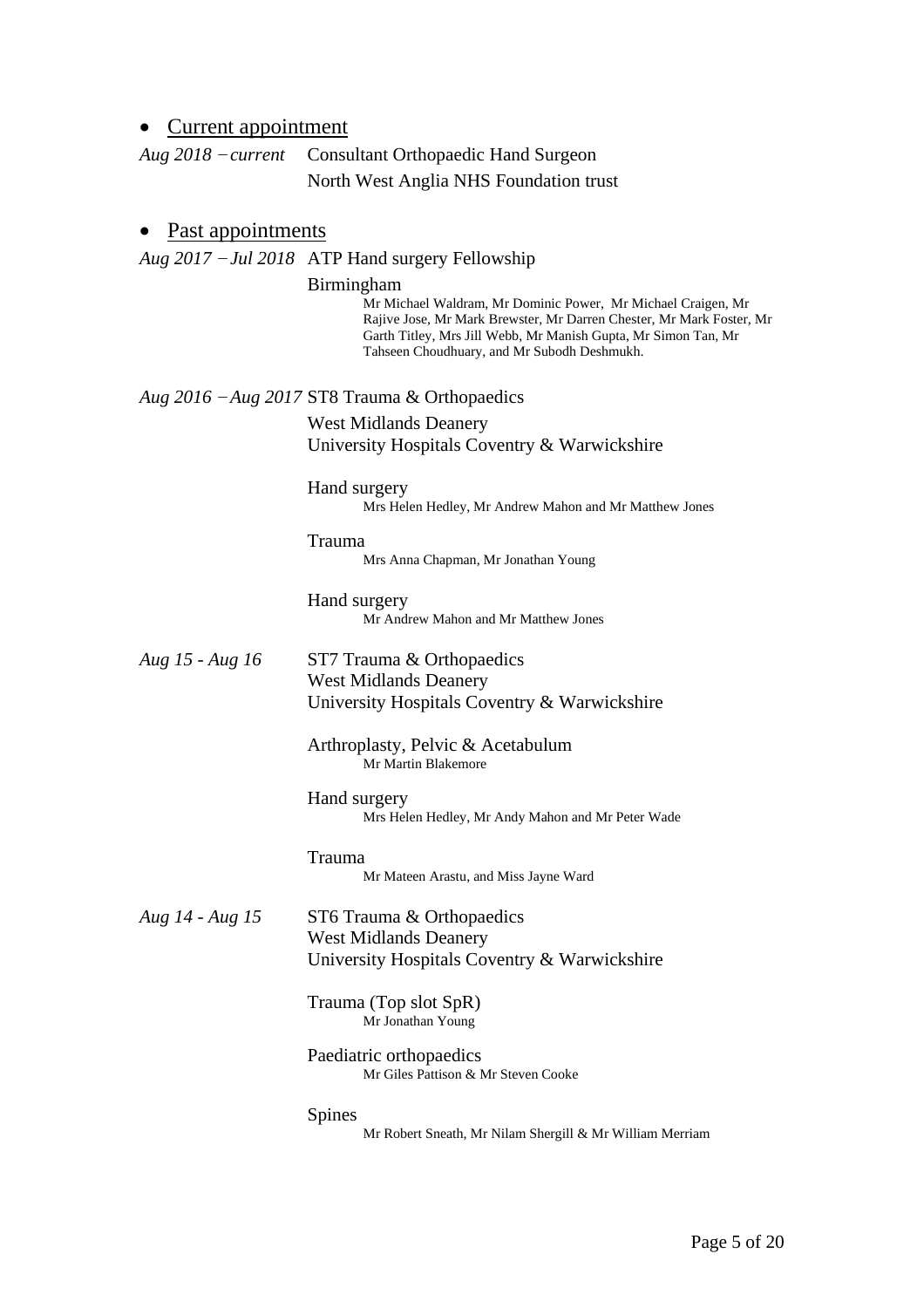| Aug 13 - Aug 14                                 | ST5 Trauma & Orthopaedics<br><b>West Midlands Deanery</b><br><b>Warwick Hospital</b>                              |
|-------------------------------------------------|-------------------------------------------------------------------------------------------------------------------|
|                                                 | Upper limb (Shoulders)<br>Mr Roger Sloan & Mr Ike Nwachukwu                                                       |
|                                                 | Foot and ankle<br>Mr Peter Binfield & Mr Sameh El-Kawy                                                            |
| Aug 12 - Aug 13                                 | ST4 Trauma & Orthopaedics<br><b>West Midlands Deanery</b><br>Heartlands Hospital                                  |
|                                                 | Foot & Ankle<br>Mr James Ramos                                                                                    |
|                                                 | Upper limb (Hands)<br>Mr Kuntrapaka Srinivasan                                                                    |
| Aug $11 - Aug 12$                               | ST3 Trauma & Orthopaedics<br><b>West Midlands Deanery</b><br>University Hospitals Coventry & Warwickshire         |
|                                                 | Revision lower limb arthroplasty<br>Mr Pedro Foguet                                                               |
|                                                 | Soft tissue hips and knees<br>Prof Damien Griffin & Mr Peter Thompson                                             |
|                                                 | Trauma<br>Prof Matt Costa, Mr Martin Blakemore, & Mr Nilam Shergill                                               |
| Aug $10 - Aug 11$                               | ST3 (LAS) Trauma & Orthopaedics<br>University Hospitals Coventry & Warwickshire                                   |
|                                                 | Knees & revision lower limb surgery<br>Mr Gavin Pereira & Mr Mark Taylor                                          |
|                                                 | Paediatric orthopaedics<br>Mr Giles Pattison & Mr Mike Margetts                                                   |
|                                                 | Trauma<br>Mr Mark Taylor, Mr Richard King, & Mr Peter Thompson                                                    |
| Senior House Officer job's<br>Aug $08 - Aug 10$ | Core Surgical Training<br><b>MDHU</b> Peterborough<br>East of England School of Surgery<br><b>Eastern Deanery</b> |
|                                                 | $CT1 - Vascular surgery$<br>Surg Cdr Peter Taylor<br><b>Upper Gastrointestinal surgery</b>                        |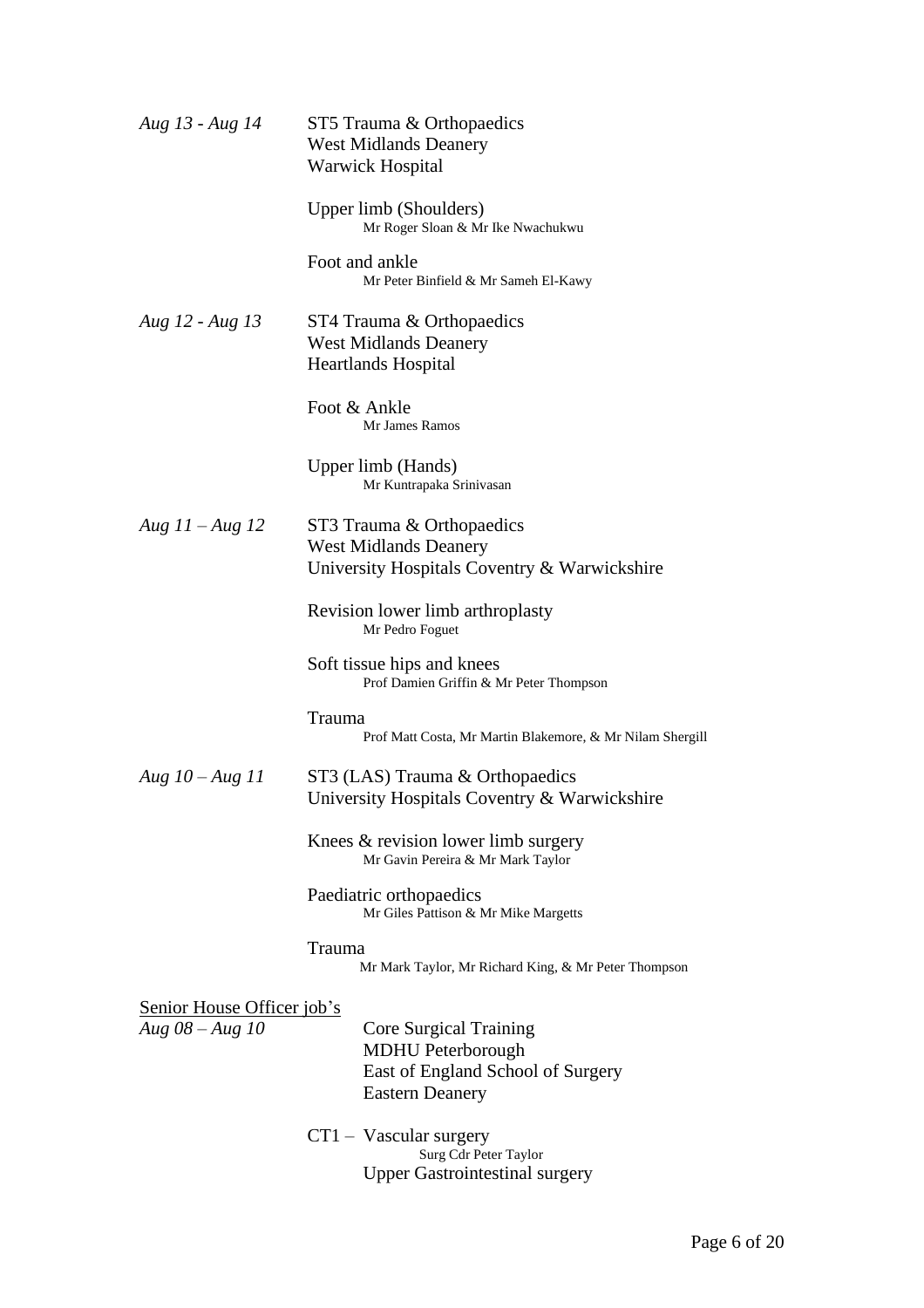|                                                           | Mr Alfred Choy<br>Elective lower limb Orthopaedics<br>Mr Richard Hartley                                                                                                                                                                                                                                                                  |
|-----------------------------------------------------------|-------------------------------------------------------------------------------------------------------------------------------------------------------------------------------------------------------------------------------------------------------------------------------------------------------------------------------------------|
|                                                           | CT2 – Trauma Orthopaedics<br>Mr James Hutchinson<br>Trauma Orthopaedics and Hip fracture fellow<br>Mr Martyn Parker                                                                                                                                                                                                                       |
| $Oct 07 - Aug 08$                                         | <b>General Duties Medical Officer</b><br>16 Close Support Medical Regiment<br>(Two front line operational tours of Afghanistan)<br>Lt Col Andrew Jose<br>(Responsible for the medical education of the Battalion<br>Combat Medical Technicians, and the medical cover of<br>exercises and operations.)                                    |
| Jul $06 - Oct 07$                                         | <b>Regimental Medical Officer</b><br>$2nd$ Battalion the Parachute Regiment<br>Lt Col Joe O'Sullivan<br>(Commanding the Regimental Aid Post, and responsible<br>for all aspects of the medical and holistic care of the<br>battalion, medical planning and cover of exercises and<br>operations, and medical education of the battalion.) |
| $Feb 06 - Jul 06$                                         | <b>Accident and Emergency SHO</b><br>James Cook University Hospital,<br>Middlesbrough<br>Professor Ian Greaves                                                                                                                                                                                                                            |
| Pre-Registration House Officer job's<br>Aug $05 - Feb 06$ | Post Graduate Medical Officers course<br><b>Keogh Barracks</b><br>Defence Postgraduate Medical Deanery, UK<br>Col Jeremy Owen                                                                                                                                                                                                             |
| Aug $04 - Aug\ 05$                                        | <b>PRHO</b><br>James Cook University Hospital, Middlesbrough<br>Surgery - Professor Rob Wilson, Mr Pete Davis<br>Medicine - Dr David Broughton<br>Anaesthetics - Dr Sean Williamson                                                                                                                                                       |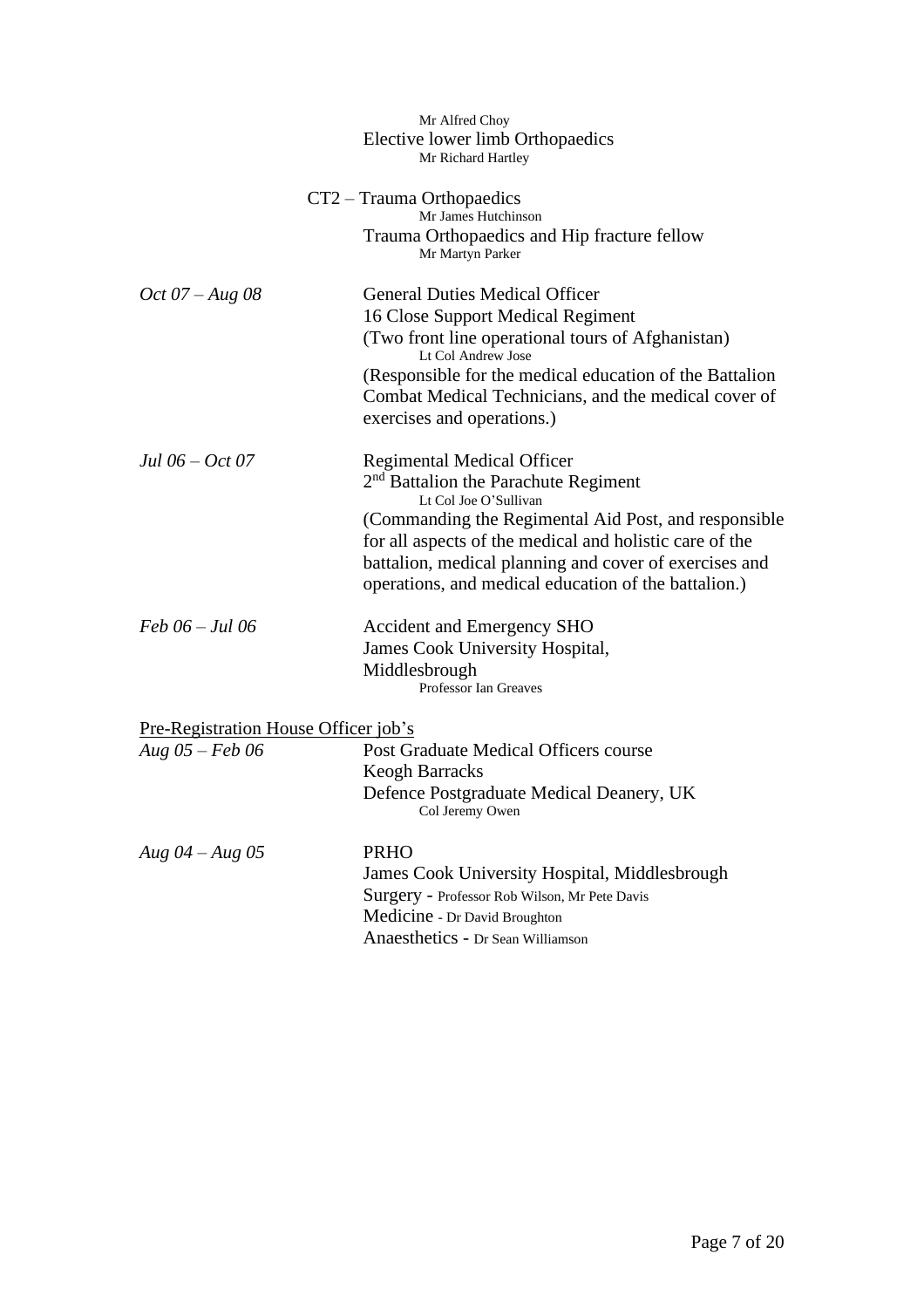#### • Summary of skills and experience

#### Orthopaedics:

Orthopaedic trauma is the mainstay of general orthopaedic training, and is a constant presence through our on-call shifts both at registrar and as a locum consultant over the last year. Over the 8 years of my orthopaedic training this has given me a wide exposure, over a prolonged period of time, to both high and low energy injuries, of wide ranging complexity and of wide ranging mechanisms of injury. As a result I feel able to independently assess and manage the vast majority of orthopaedic trauma, such as open and closed fractures, infections, nerve and tendon injuries. This is evidenced through my surgical logbook and portfolio, which includes multiple workplace-based assessments and by my success at the Trauma & Orthopaedic FRCS (Fellowship of the Royal College of Surgeons) examinations. Despite this, I am aware of my own limitations and never afraid to ask for help from colleagues with more experience than me, and I see each of these instances as an opportunity to progress my own experience rather than a failing or weakness. This has been evidenced verbally from my previous consultant supervisor who states that I am a "safe and reliable decision maker with excellent knowledge and surgical skills", and also in my portfolio through my multi-source feedback from colleagues.

#### Hand surgery:

I spent a year working for upper limb surgeons in Heartlands hospital and Warwick hospital. They were general upper limb orthopaedic surgeons with a large proportion of the work involving the hand. This has given me excellent experience in the common pathologies affecting the hand and wrist, and the management options available.

Following these posts I have completed 3 placements with the hand surgeons at UHCW, who take both secondary and tertiary referrals from Coventry and Warwickshire. This has given me excellent exposure the more complex pathologies and treatment options available.

I attended a cadaveric hand dissection course in November 2015 that was organised by the Birmingham hand centre, and was an excellent opportunity to explore the anatomy around many of the approaches to the hand and wrist. I took the opportunity to explore the anatomy of the palm distal to a carpal tunnel incision to visualise the structures at risk.

I attended a wrist arthroscopy course in Oct 2016 to gain further experience in this skill, and have now put those skills to use while on fellowship and as a locum consultant performing diagnostic arthroscopies as well as therapeutic arthroscopies such as TFCC repairs.

I have attended four of the six BSSH instructional courses on hand fractures, soft tissues, nerves and tendons. These have all been very informative, with the benefit of interesting lectures from experienced hand surgeons, and discussing topics with many other trainees interested in hand surgery. I look forward to attending the remaining two instructional courses in the future.

#### ATP Hand surgery fellowship:

I completed my fellowship in the hand surgery units at the Queen Elizabeth and Royal Orthopaedic Hospitals as part of my Advance Training Post (ATP) in hand surgery. I was 1 of only 12 people to be accepted on this prestigious fellowship programme, which is run and inspected by the BSSH.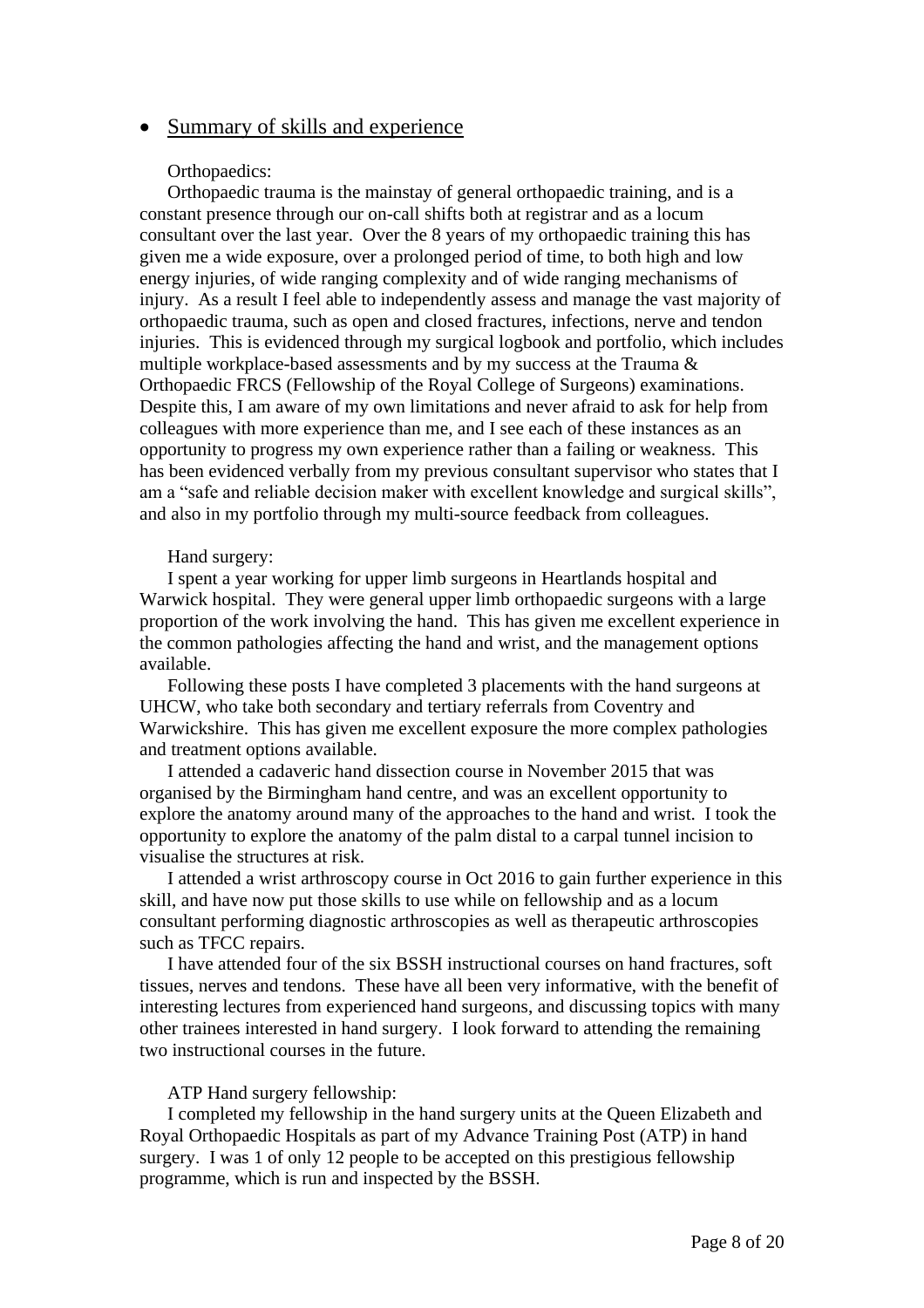This involved working alongside eleven consultant hand surgeons, from both orthopaedic and plastic surgery backgrounds. This was a busy post that involved acute tertiary referral complex hand clinics, elective hand surgery clinics, as well as elective and trauma hand surgery operating lists. This post gave me excellent experience in hand surgery by working for experienced and dedicated ATP and hand diploma trained hand surgeons, in a large well developed tertiary referral hand surgery unit.

Working closely with plastic surgeons has gave me exposure to a different specialty, which has given me a different perspective on hand surgery, as well as an increased knowledge and experience of soft tissue surgery which will be invaluable in any future consultant post.

#### Diploma in Hand Surgery:

I recently completed the Diploma in hand surgery, and was awarded the 'Vivian Lees' gold medal for the highest score in the diploma exam.

The Diploma in hand surgery is designed to cover the breadth of hand surgery, and to ensure that trainees from both Orthopaedic and Plastic surgery backgrounds have to skills and knowledge required of a modern hand surgeon. It involves over 30 tutorials with consultant hand surgeons, as well as a number of workplace based assessments and special tasks such as a systematic review, treatment algorithm and a video of the candidate operating to judge their surgical skills and practices.

This gave me a focused curriculum and structure to progress my hand surgery knowledge and experience, and ensured that I had the required level of knowledge and experience to start my current locum consultant hand surgery post.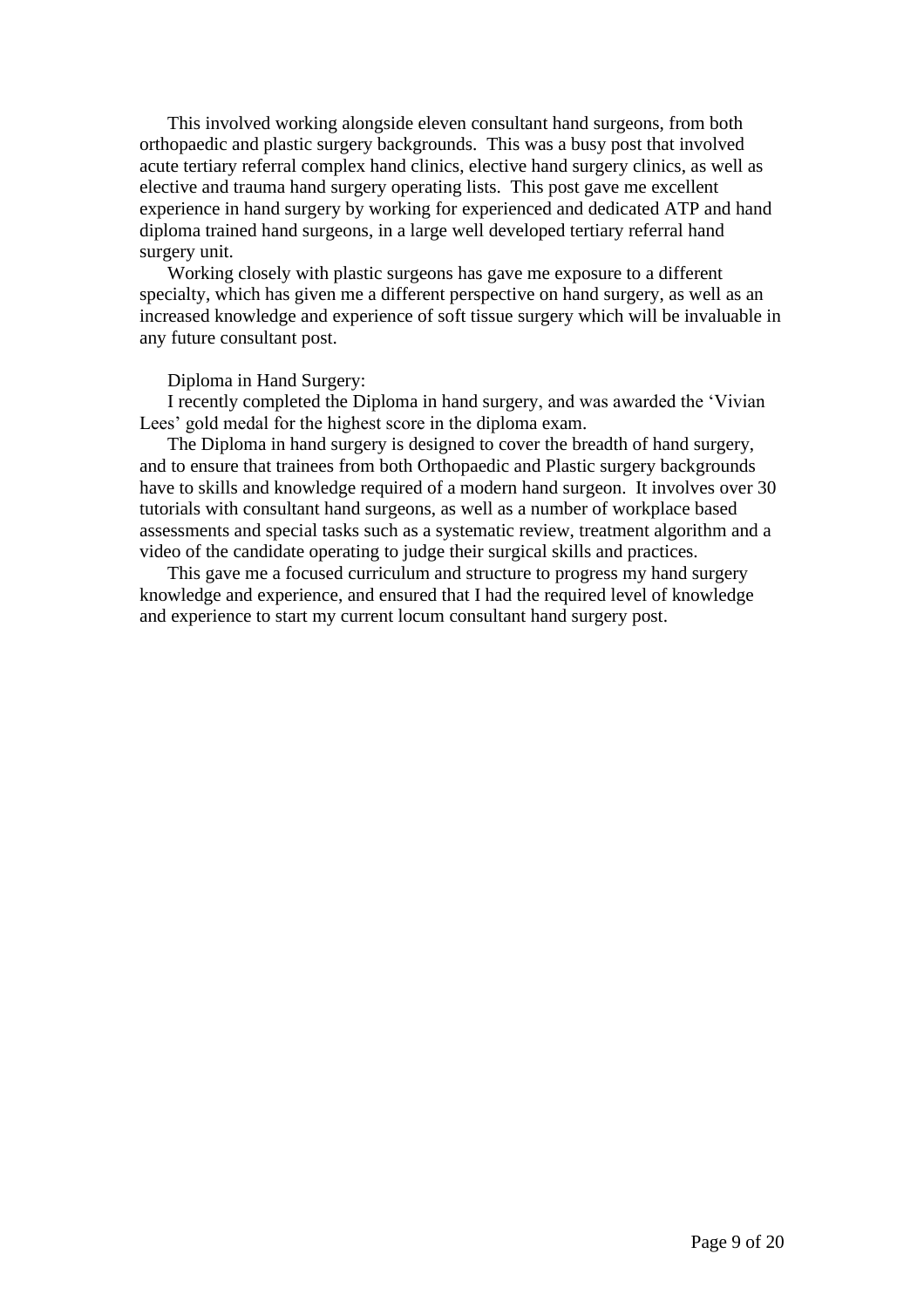#### • Teaching experience

I have undertaken both formal and informal teaching at undergraduate and postgraduate levels. I have given lecture based and practical teaching to medical students in groups of around 40 on the basics of elbow, wrist and hand anatomy, pathology and management as well as clinical examination sessions, and participating in the end of placement examinations as an examiner.

I was responsible for organising and, alongside the hand surgery consultants, teaching the hand surgery subjects on the Birmingham regional Orthopaedic training programme, to groups of around 20 orthopaedic registrars as part of my ATP hand surgery fellowship. I was responsible for writing MCQ's and giving some of the lectures and small group sessions. The subjects covered included mutilating hand injuries and soft tissues, brachial plexus and nerve injuries, wrist instability and congenital hand pathology.

I have also taught on a Royal College of Surgeons of Edinburgh course teaching basic Orthopaedics and simple orthopaedic procedures to General Practitioners.

I often use the cases that present during an on-call to give small group bedside teaching for 10-20mins to junior doctors on a specific subject. I have always found it easier to learn something when it is related to a real patient in front of you, and therefore this is one of my preferred teaching methods.

I attended a 3-day train the trainer course in October 2017 organised by Health Education England Yorkshire and Humber. This has increased my understanding of the strengths and weaknesses of various teaching methods and has helped me optimize subsequent teaching sessions.

I organised many teaching and training courses and sessions during my time in the Army, from a classroom setting to overseas operations. I organised Team Medic courses for over 200 Parachute Regiment soldiers, which involved producing the teaching material from a curriculum, and then organising practical moulages and field training exercises to test them, even going as far as having a real helicopter available when they got on the radio to ask for a casualty evacuation to come in and pick up their simulated casualties. Needless to say I didn't do this on my own but with the help of my Regimental Aid Post medics and staff. Those same medics however, also required training and I organised multiple training sessions including practical airway training to an ATLS standard, as well as exercise based training with 'Amputees in Action' to make it as real as possible.

#### o A selection of my teaching and training experience

#### Trauma skills course

Audience: Junior doctors and Cambridge medical students. Methods: Lectures in Sep 2018 and Jan 2019.

#### Birmingham regional orthopaedic teaching

Audience: SpR's on Birmingham rotation.

Methods: Lectures and small group examination, discussion and practical sessions in Sep 2017, Nov 2017, Jan 2018, Mar 2018 and May 2018.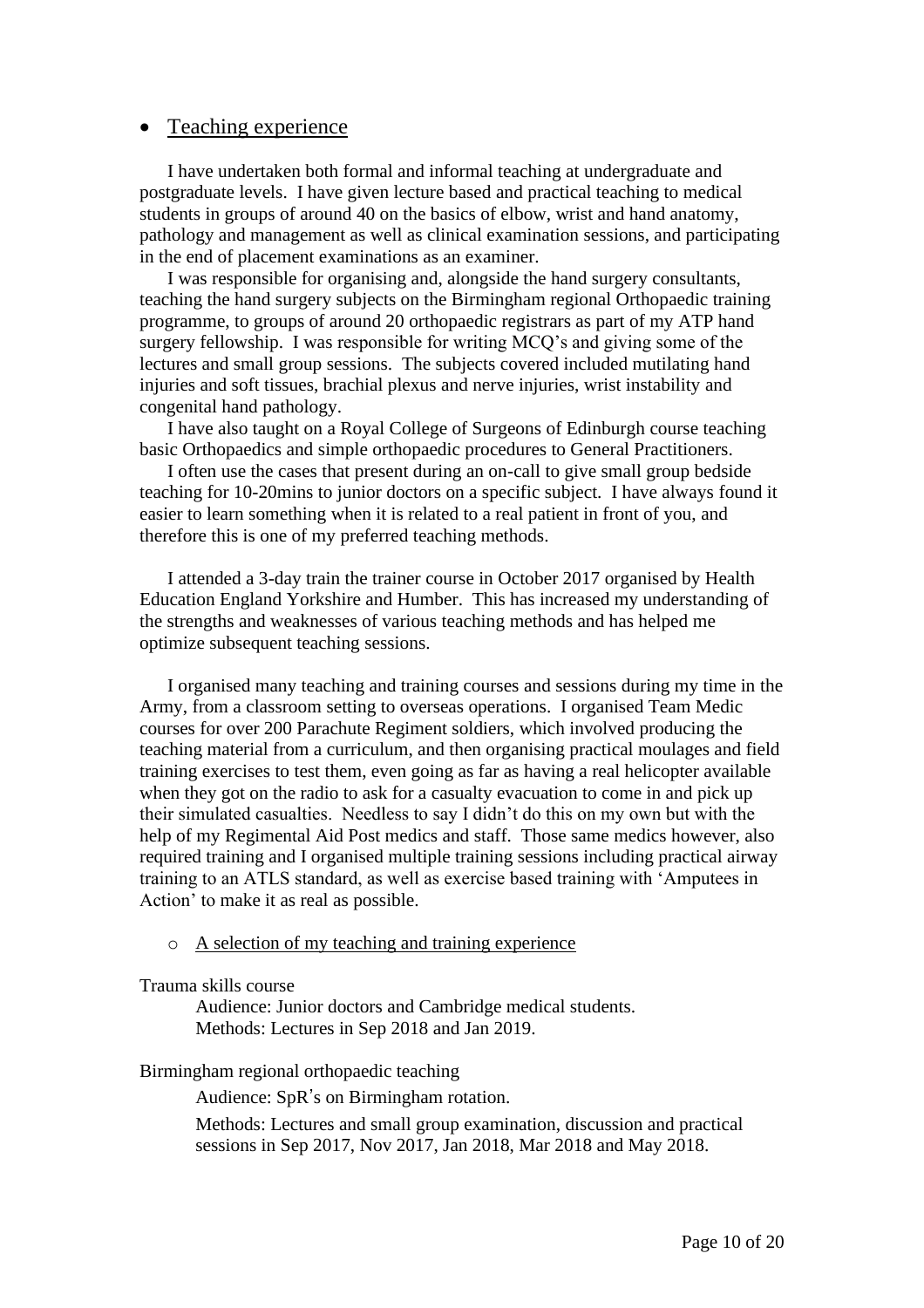Basics of elbow, wrist and hand surgery

Audience: Birmingham University 4<sup>th</sup> Year Medical students. Method: Lectures in Dec 2017, Jan 2018 and Mar 2018

Wrist instability

Audience: SpR's on Warwick rotation. Methods: Lecture in May 2017

Examination of the upper limb

 Audience: Warwick University Medical students. Methods: Practical teaching session in April 2014.

Airway and Breathing practical skills

Audience: Army doctors and Army combat medical technicians Methods: Using animal products and a lecture to teach and reinforce the use of cricothyroidotomies and chest drains.

Journal club – Cemented Vs Uncemented hemiarthroplasties for displaced intracapsular neck of femur fractures. Audience: T&O dept, Solihull Hospital Method: Lecture

exposure to acutely unwell patients, and minor injuries.

Attachments at Broomfield Hospital Accident and Emergency department; Audience: 'Regimental Combat Medical Technicians', of the 2nd battalion The Parachute Regiment. Method: 1-2 week attachments. The aim of which was to give trained medics

Attachments to the Colchester Ambulance station; Audience: 'Team Medics' of the 2<sup>nd</sup> battalion The Parachute Regiment. Method: 1 week attachments. The aim of which was to give infantry soldier's exposure to trauma situations and experience in the initial management of trauma patients.

Exercise Blue Seas;

Audience: Soldiers of the 2nd battalion The Parachute Regiment, Regimental Aid Post, and other interested soldiers of other regiments.

Methods: Adventure training. The aims of which were to give soldiers a new experience and build team cohesion prior to deploying to Afghanistan.

Team Medic course, 2nd battalion The Parachute Regiment;

Audience: Infantrymen of the 2<sup>nd</sup> battalion The Parachute Regiment. Method: One week courses. Aimed at training infantrymen to provide immediate life saving medical treatment and triage for their infantry section/ fire team.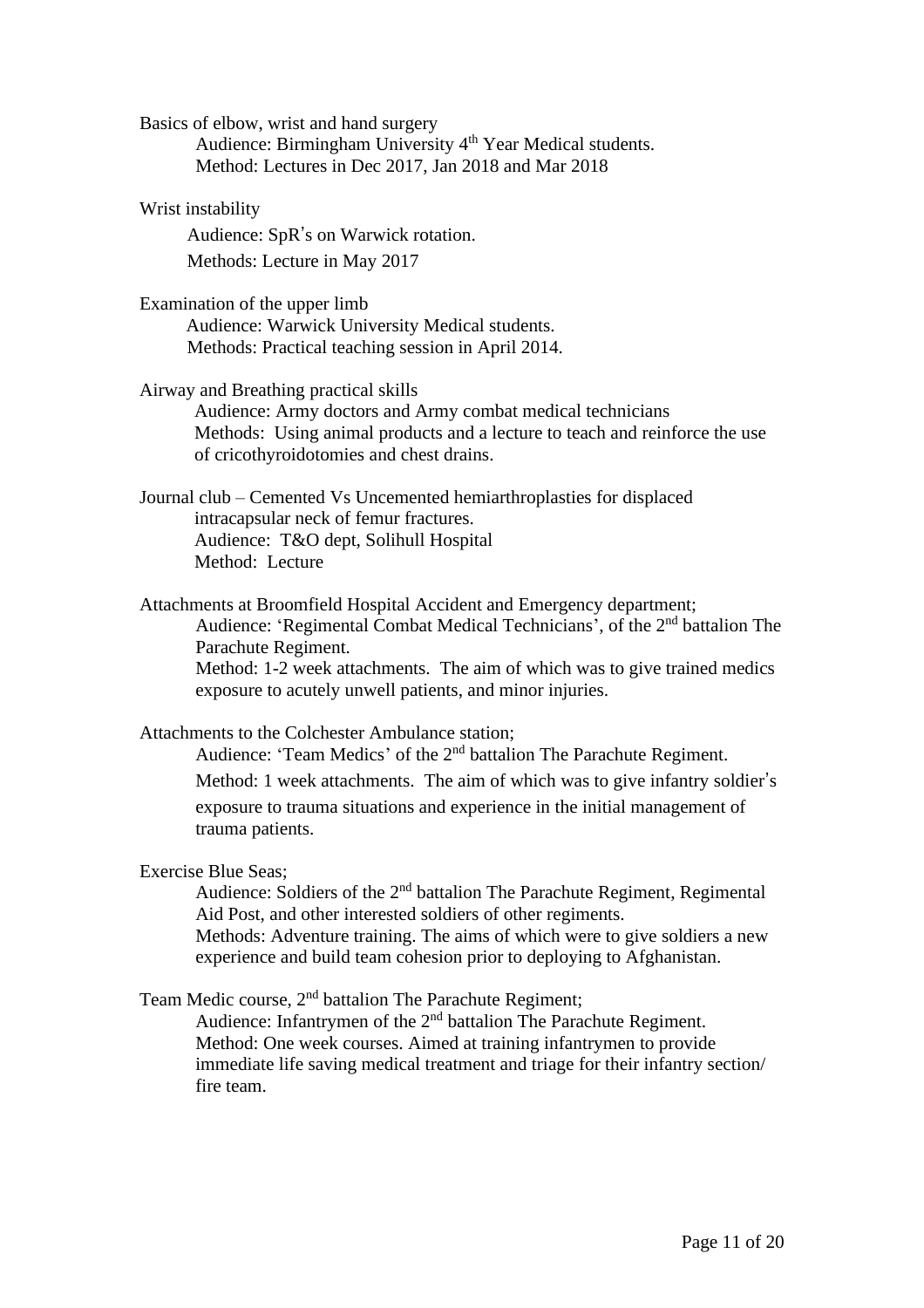#### • Managerial experience

I had formal training in leadership and management at the Royal Military Academy Sandhurst for 2 months as part of my professionally qualified officer's course when joining the Army. I have also attended a course organised by the Joint Committee on Surgical Training Interface Group on leadership, management, medicolegal & professional responsibilities and human factors. Despite this, I feel that the vast majority of my experience of leadership and management has come 'on the job' in my clinical and military career. I have found that the lessons learned in clinical practice are always more pertinent and informative as they are dependent on my own personality and reinforced by shared experiences. This was borne out in my Officer Joint Appraisal Reports, which complimented me on my quiet but controlled form of leadership.

I have had management and team working experience at various levels, and within various different teams, from commanding a medical post on operations in Afghanistan, to being part of a trauma team in resus undertaking ATLS on a critically injured patient. I have learnt that the collective experience within a team will always outweigh the individual, and therefore everyone's ideas and opinions should be listened to.

As I have progressed through my medical training, I have had increased responsibilities within the orthopaedic department. I have been the most senior orthopaedic registrar in charge of the trauma rotation at my hospital. This involved organising the rota for the other trauma registrars, managing the daily trauma caseload and supervising junior registrars and other trainees. This was a very successful role as demonstrated by no gaps on the rota and in my multi-source feedback and educational meetings.

Most recently I have been the consultant on-call managing the case-load from a busy DGH, as well as ensuring that my elective practice is well organized and efficient.

As I have become more senior, I have been responsible for supervising audit and research projects, such as a recent audit assessing the consenting process within the hand surgery department at the Queen Elizabeth hospital in Birmingham.

I recognise that service development is a vital part of any consultant's role, in order to improve the service that they can provide for their patients. I therefore carried out a service evaluation on the regional anaesthesia service in the hand surgery unit at UHCW as my professional project for my master's degree. This project has helped to develop the regional anaesthesia service in the UHCW by providing evidence that has been used in business cases. I have also written and revised patient information leaflets on topics such as scaphoid non-union and distal radius fractures at Heartlands hospital and UHCW, and more recently carpal tunnel syndrome, trigger finger and dupuytren's disease at Hinchingbrooke hospital to improve the department's communication with patients which is essential to achieving the best clinical outcomes.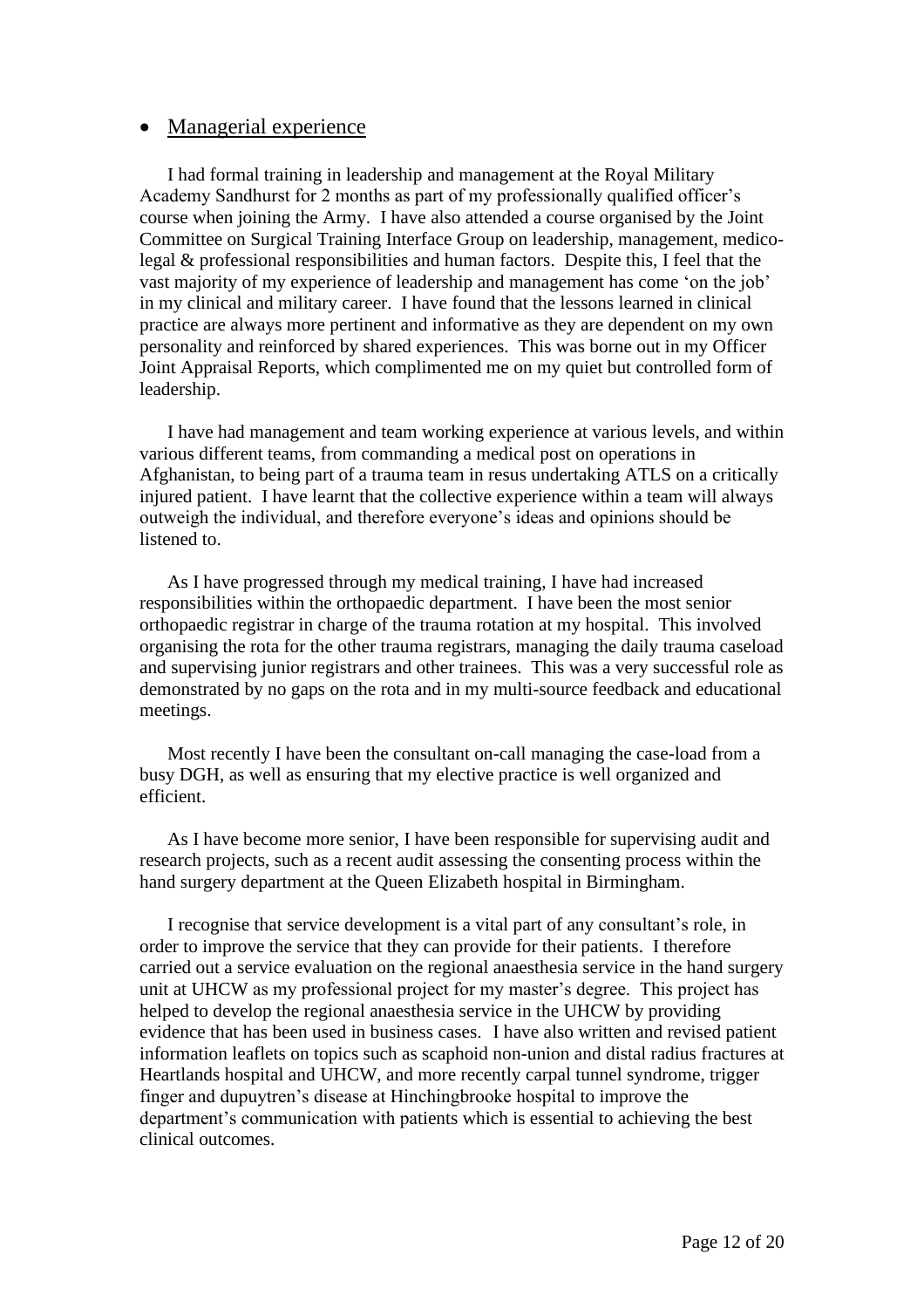# • Audits

- o Audit of consent in hand trauma patients at University Hospital Birmingham. *Jan 2018*
	- Assessing the quality of consent looking at the patients understanding of the operations, risks, and post-operative rehabilitation required.
	- I was involved in the design, data collection, write-up and presentation.
	- Concluded that abbreviations unknown by patients and shouldn't be used.

Patients have a poor detailed knowledge of the procedure and risks, and yet feel able to make a balanced decision.

o Audit of fracture clinics at UHCW NHS trust.

#### *Jul 2017*

- 2week retrospective case note review using BOAST 7 as the set standard, and also looking at case mix to help develop fracture clinic further.
- I was lead clinician in the design, data collection, write-up and presentation.
- Concluded that all clinic letters should be copied to patients, more information sheets are required, and fracture liaison nurse required to manage fragility fracture patients.
- o Audit of pelvic binder placement in major trauma patients. *Jun 2015 & Jun 2016*
	- A completed audit cycle, assessing the position of the pelvic binders on patients admitted to UHCW over a 2month period, who underwent a trauma CT scan.
	- I was lead clinician in the design, data collection, write-up and presentation.
	- Nearly half were too high.
	- **•** Presented to the orthopaedic department, hospital major trauma steering group, Central England Trauma Network committee, and pre-hospital emergency medicine conference to allow education of paramedics.
	- Re-audit completed showing improved binder positioning.
- o Audit of VTE prophylaxis in Warwick Hospital *Dec 2013 & Apr 2014*
	- A completed audit cycle, assessing the VTE prophylaxis of patients that subsequently went on to have a DVT or PE.
	- I was lead clinician in the design, data collection, write-up and presentation.
	- Noted that many patients had a delay in their initial dose of chemical VTE prophylaxis.
	- Re-audit of VTE prophylaxis showed improved compliance.
- o Audit of surgical site marking at Solihull hospital.

*Jan 2013*

- **I** Investigating whether or not the surgical site marking within the trauma and orthopaedic department was following the WHO guidelines.
- I was lead clinician in the design, data collection, write-up and presentation.
- Audit concluded that although overall marking compliance was good, many of the marks washed off after prepping, and therefore a change in the pens used was recommended.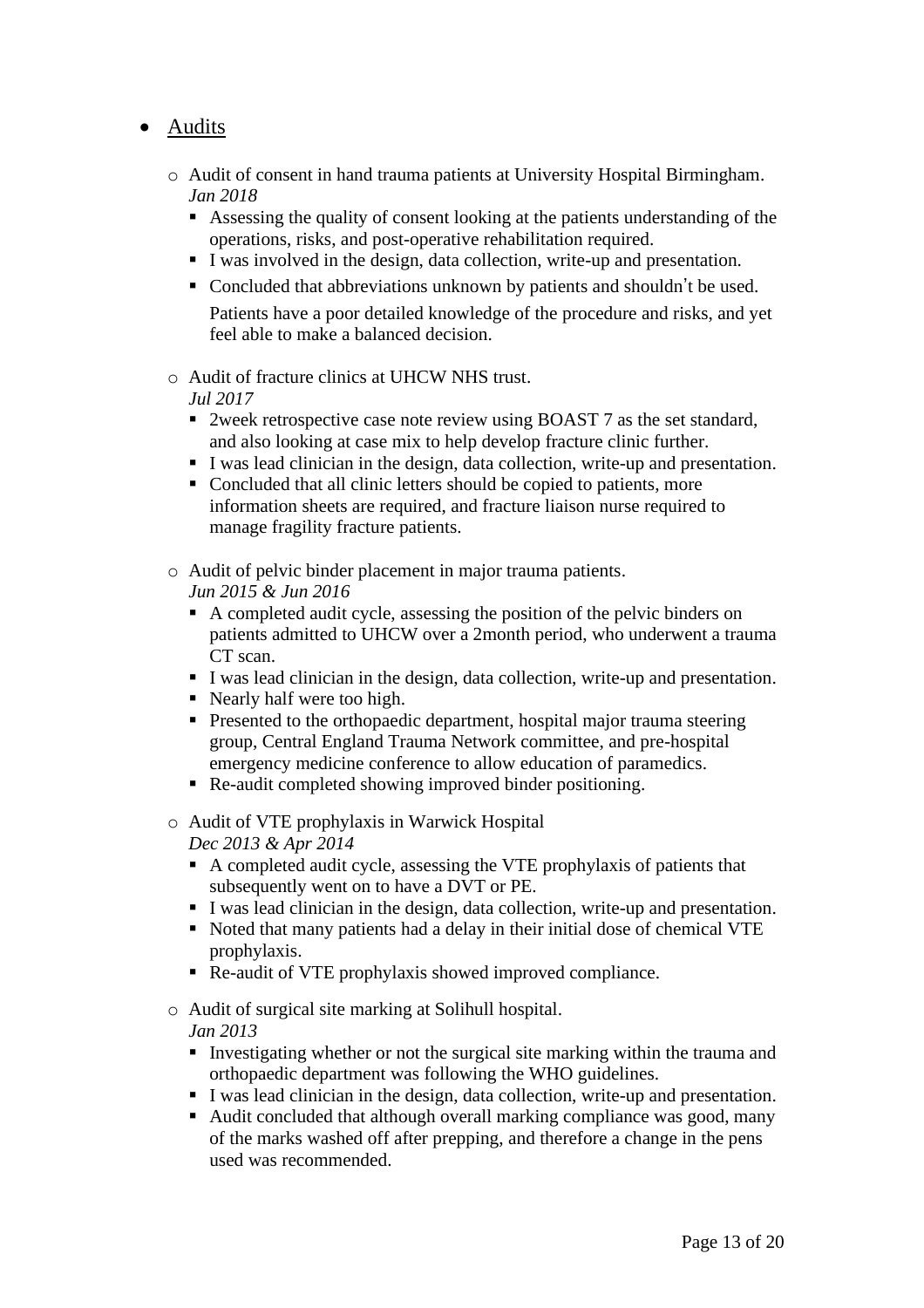o Audit of the use of finger tourniquets following implementation of WHO guidelines

Sep 2011

- Auditing that the correct procedures for the use of digital tourniquets were being followed following a recent update the WHO guideline.
- I was lead clinician in the data collection, write-up and presentation.
- Good compliance with the new guideline was demonstrated.
- o Audit of visco-supplementation used in knee osteoarthritis *Mar 2011*
	- Investigating whether these products were used appropriately in the correct patients, for the correct reasons and what benefit the patients received.
	- I was lead clinician in the design, data collection, write-up and presentation.
	- Concluded that many of the patients being treated with viscosupplementation were being treated inappropriately as their arthritis was too advanced.
	- Change in departmental protocols as a result with all referrals for viscosupplementation being screened by one of the 2 senior knee surgeons.
- o Audit of the quality of SHO emergency admissions in Trauma & Orthopaedics Nov 2008 & Nov 2009
	- A completed audit cycle, which effected changes in practice within the Trauma and Orthopaedic department SHO's.
	- I was lead clinician in the design, data collection, write-up and presentation.
	- Carried out due to concerns raised internally by some SpR's about the quality of the SHO trauma clerking's leading to unsafe practices.
	- It led to teaching and training on what was expected of SHO trauma clerking being included in the department induction programme.
- o Audit of blood glucose meter accuracy in theatres

*Nov 2004*

- Carried out after a near-miss involving an inaccurate blood glucose meter in theatre.
- I was involved in design, and lead for data collection, write-up and presentation.
- An audit, which effected change in the entire hospital with a 'critical clinical alert' initiated after results fed back to the department.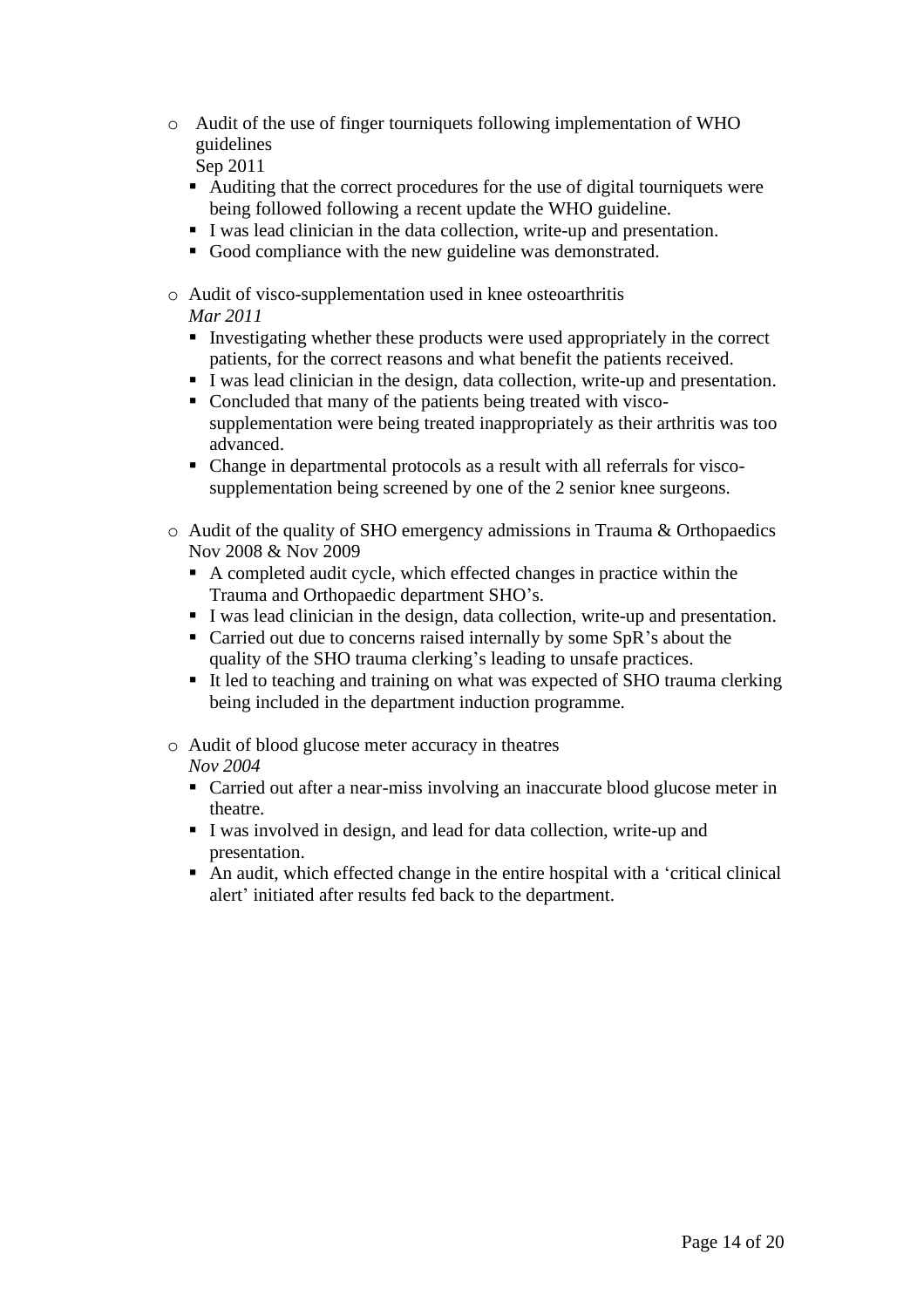# • Publications

# o Original Articles published

| Year | <b>Title</b>                                                                                                                                                               | <b>Authors in order</b>                                                        | <b>Journal</b>                                                                                        |
|------|----------------------------------------------------------------------------------------------------------------------------------------------------------------------------|--------------------------------------------------------------------------------|-------------------------------------------------------------------------------------------------------|
| 2017 | <b>Complications in Distal Radius</b><br>Fracture Fixation: A Comparative<br>Case Series.                                                                                  | James C Beazley,<br><b>Rory Norris,</b><br>Andrew Mahon.                       | Medical case reports<br>(citations -<br>hyperlink)                                                    |
| 2015 | Biomechanical study of different<br>plate configurations for distal<br>humerus osteosynthesis.                                                                             | M. Bogataj, F.<br>Kosel, R. Norris,<br>M. Krkovic, M.<br>Brojan.               | Med Biol Eng<br>Comput (9 citations<br>- hyperlink)                                                   |
| 2014 | Does intraoperative tissue sample<br>enrichment help or hinder the<br>identification of microorganisms in<br>prosthetic joint infection?                                   | Jordan RW, Saithna<br>A, Smith N, Norris<br>R, Sprowson A,<br>Foguet P.        | Eur J Orthop Surg<br>Traumatol (1<br>citations - hyperlink)                                           |
| 2014 | A case series of 35 hip revisions for<br><b>Adverse Reactions to Metal Debris</b><br>following Cormet hip resurfacing.                                                     | Norris RJ,<br>McArthur J, Parsons<br>H, Smith NA,<br>Sprowson AP,<br>Foguet P. | Hip Int (2 citations -<br>hyperlink)                                                                  |
| 2013 | A novel technique for the treatment<br>of infected metalwork in<br>orthopaedic patients using skin<br>closure over irrigated negative<br>pressure wound therapy dressings. | Norris R, Chapman<br>AWP, Krikler S,<br>Krkovic M.                             | Ann R Coll Surg<br>Engl (5 citations, 1<br>authors response<br>published -<br>hyperlink)              |
| 2012 | The effect of anterior cruciate<br>ligament reconstruction on the<br>progression of osteoarthritis.                                                                        | Norris R.<br>Thompson P,<br>Getgood A.                                         | Open Orthop J (11)<br>citations - hyperlink)                                                          |
| 2012 | Occurrence of secondary fracture<br>around intramedullary nails used<br>for trochanteric hip fractures: A<br>systematic review of 13,568<br>patients.                      | Norris R.<br>Bhattacharjee D,<br>Parker MJ.                                    | Injury (57 citations -<br>hyperlink)                                                                  |
| 2012 | Early results of a variable-angle<br>volar locking plate for distal radius<br>fixation: A bi-centre study.                                                                 | Jagodzinski NA,<br>Singh T, Norris R,<br>Jones J, Power D.                     | Journal of Bone and<br>Joint Surgery (Br)<br>(Conference<br>proceedings) (2<br>citations - hyperlink) |
| 2011 | Troponin T in hip fracture patients:<br>prognostic significance for<br>mortality at one year.                                                                              | Spurrier E,<br>Wordsworth D,<br>Martin S, Norris R,<br>Parker MJ.              | Hip Int (3 citations -<br>hyperlink)                                                                  |
| 2011 | Diabetes mellitus and hip fracture: a<br>study of 5966 cases.                                                                                                              | Norris R, Parker M.                                                            | Injury (45 citations -<br>hyperlink)                                                                  |
| 2008 | Jejunal lymphangioma presenting<br>as an ovarian mass.                                                                                                                     | Norris JR, Stacey<br>M, Rampaul RS,<br>Cheung KL.                              | JR Army Med Corps<br>(2 citations<br>hyperlink)                                                       |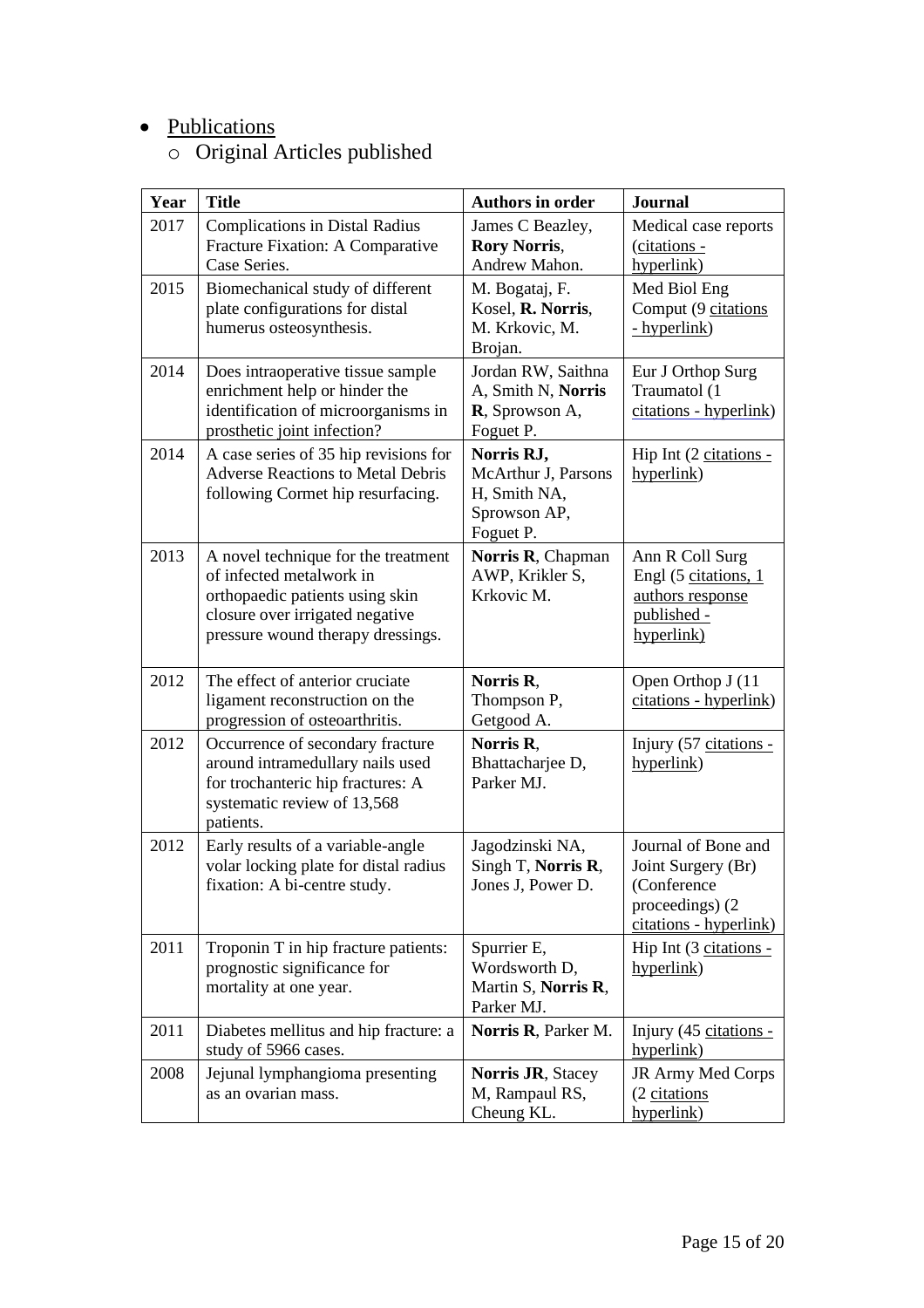# o International Presentations

| Year | <b>Title</b>                                                                                                                                          | <b>Authors in order</b>                                      | <b>Meeting</b> | Oral /<br><b>Poster</b>                |
|------|-------------------------------------------------------------------------------------------------------------------------------------------------------|--------------------------------------------------------------|----------------|----------------------------------------|
| 2014 | The effect of implementing<br>regional trauma networks on<br>trauma workload and training<br>opportunities in the U.K<br>setting.                     | R Jordan, R<br>Norris, K<br>Srinivas.                        | <b>SICOT</b>   | Oral                                   |
| 2013 | Measuring metal ions in<br>patients with metal on metal<br>hip resurfacing's is of little<br>clinical value.                                          | R Norris, J<br>McArthur, N<br>Smith, H Parsons,<br>P Foguet. | <b>AAOS</b>    | Poster                                 |
| 2012 | VAC Irrigation - How I do it.                                                                                                                         | M Krkovic, AWP<br>Chapman, $\bf{R}$<br>Norris.               | <b>ISWF</b>    | Oral                                   |
| 2012 | Identifying the microorganism<br>in infected hip and knee<br>arthroplasties.                                                                          | N Smith, R<br>Jordan, R Norris,<br>N Parsons, P<br>Foguet.   | <b>AAHKS</b>   | Poster                                 |
| 2011 | Early results of the APTUS<br>variable-angle volar locking<br>plate for distal radius<br>fractures: A bi-centre study.                                | N Jagodzinski, T<br>Singh, R Norris,<br>J Jones, D Power.    | <b>SICOT</b>   | Oral                                   |
| 2011 | Diabetes and hip fracture; a<br>study of 5966 cases.                                                                                                  | R Norris, M<br>Parker.                                       | <b>EFFORT</b>  | Poster<br>(Jacques<br>Duparc<br>award) |
| 2011 | Occurrence of secondary<br>fracture around intramedullary<br>nails used for trochanteric hip<br>fractures; a systematic review<br>of 13,568 patients. | <b>R</b> Norris, D<br>Bhattacharjee, M<br>Parker.            | <b>EFORT</b>   | Poster<br>(Jacques<br>Duparc<br>award) |
| 2010 | Diabetes and hip fracture; a<br>study of 5966 cases.                                                                                                  | <b>R</b> Norris, M<br>Parker.                                | <b>EHS</b>     | Oral                                   |
| 2010 | Early results of the APTUS<br>variable-angle volar locking<br>plate for distal radius<br>fractures: A bi-centre study.                                | N Jagodzinski, T<br>Singh, R Norris,<br>J Jones, D Power.    | <b>FESSH</b>   | Poster                                 |

*(\_\_\_\_\_ = presenter)*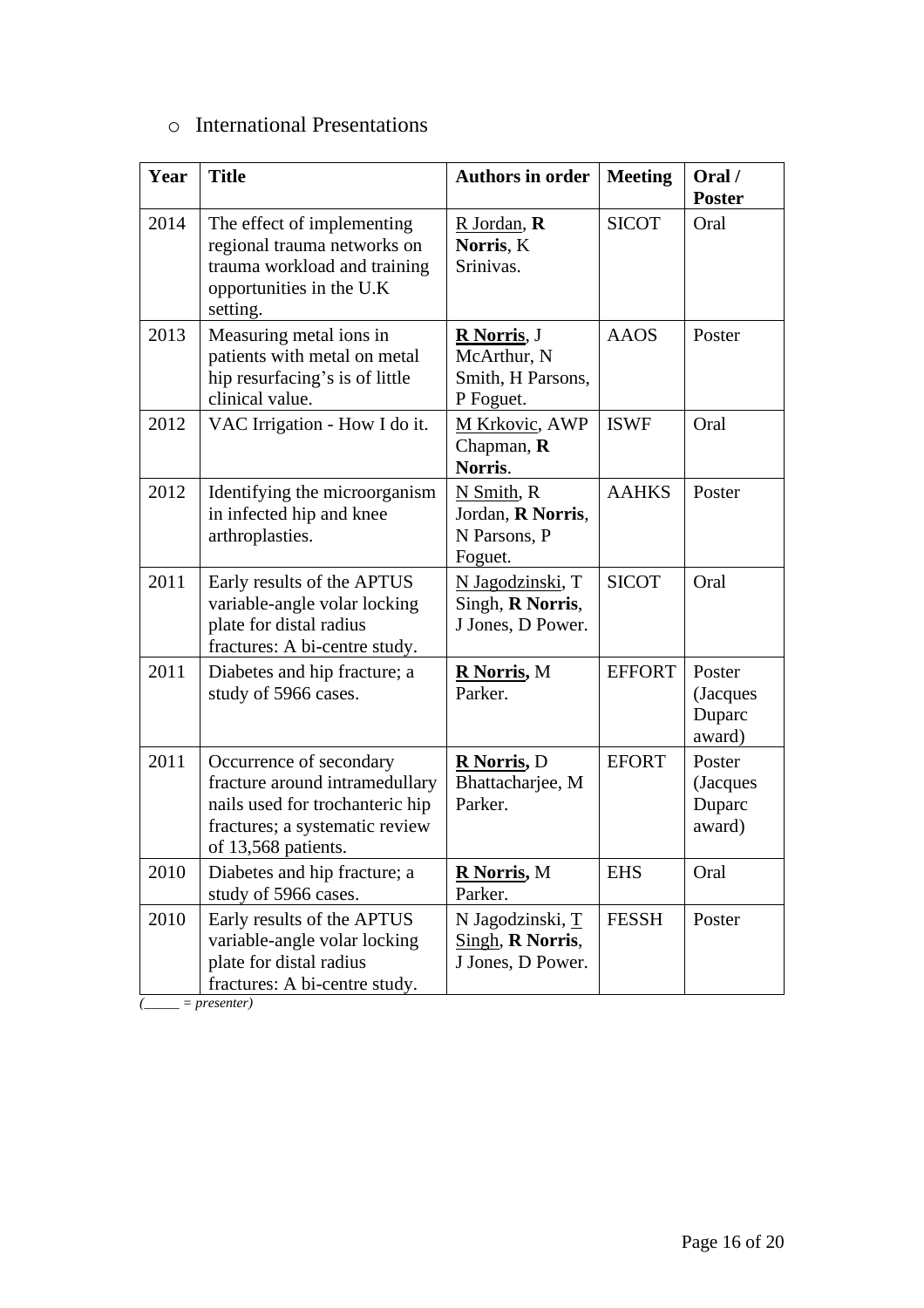# o National Presentations

| Year | <b>Title</b>                                                                                                                                                                                                        | <b>Authors in</b><br>order                                             | <b>Meeting</b>                            | Oral/<br><b>Poster</b> |
|------|---------------------------------------------------------------------------------------------------------------------------------------------------------------------------------------------------------------------|------------------------------------------------------------------------|-------------------------------------------|------------------------|
| 2018 | Comparative effectiveness of<br>arm and forearm tourniquets in<br>hand surgery: a systematic<br>review of the literature                                                                                            | <b>R</b> Norris                                                        | <b>BSSH</b>                               | Poster                 |
| 2017 | Systematic review of regional<br>anaesthetic vs general<br>anaesthetic in hand surgery.                                                                                                                             | <b>R</b> Norris.                                                       | <b>BSSH</b>                               | Poster                 |
| 2016 | Complications in distal radius<br>fracture fixation: A comparative<br>case series of 472 distal radius<br>fractures treated with either the<br>Synthes 2 column plate or the<br>DePuy Distal Volar Radius<br>plate. | J Beazley, R<br>Norris, A<br>Mahon.                                    | <b>BSSH</b>                               | Oral                   |
| 2012 | A novel technique for the<br>treatment of infected metalwork<br>in orthopaedic patients using<br>skin closure over irrigated<br>negative pressure wound<br>therapy dressings.                                       | <b>R</b> Norris,<br><b>AWP</b><br>Chapman, S<br>Krikler, M<br>Krkovic. | Oxford<br>Bone<br>Infection<br>Conference | Poster                 |
| 2011 | Occurrence of secondary<br>fracture around intramedullary<br>nails used for trochanteric hip<br>fractures; a systematic review of<br>13,568 patients.                                                               | <b>R</b> Norris, D<br>Bhattacharjee,<br>M Parker.                      | <b>BTS</b>                                | Oral                   |
| 2011 | Troponin T in hip fracture<br>patients: Prognostic<br>significance for mortality at<br>one year.                                                                                                                    | E Spurrier, D<br>Wordsworth, S<br>Martin, R<br>Norris, M<br>Parker.    | <b>CSOS</b>                               | Oral                   |
| 2010 | Early results of the APTUS<br>variable-angle volar locking<br>plate for distal radius fractures:<br>A bi-centre study.                                                                                              | N Jagodzinski,<br>$T$ Singh, $R$<br>Norris, J<br>Jones, D<br>Power.    | <b>BTS</b>                                | Oral                   |

*(\_\_\_\_\_ = presenter)*

# o Local Presentations

| Year | Title                                                                                                                  | <b>Authors in</b><br>order                  | <b>Meeting</b>                   | Oral /<br><b>Poster</b> |
|------|------------------------------------------------------------------------------------------------------------------------|---------------------------------------------|----------------------------------|-------------------------|
| 2010 | Early results of the APTUS<br>variable-angle volar locking<br>plate for distal radius fractures:<br>A bi-centre study. | Jagodzinski,<br>$T$ Singh, $R$<br>Norris, J | Cambridge<br>Orthopaedic<br>Club | Oral                    |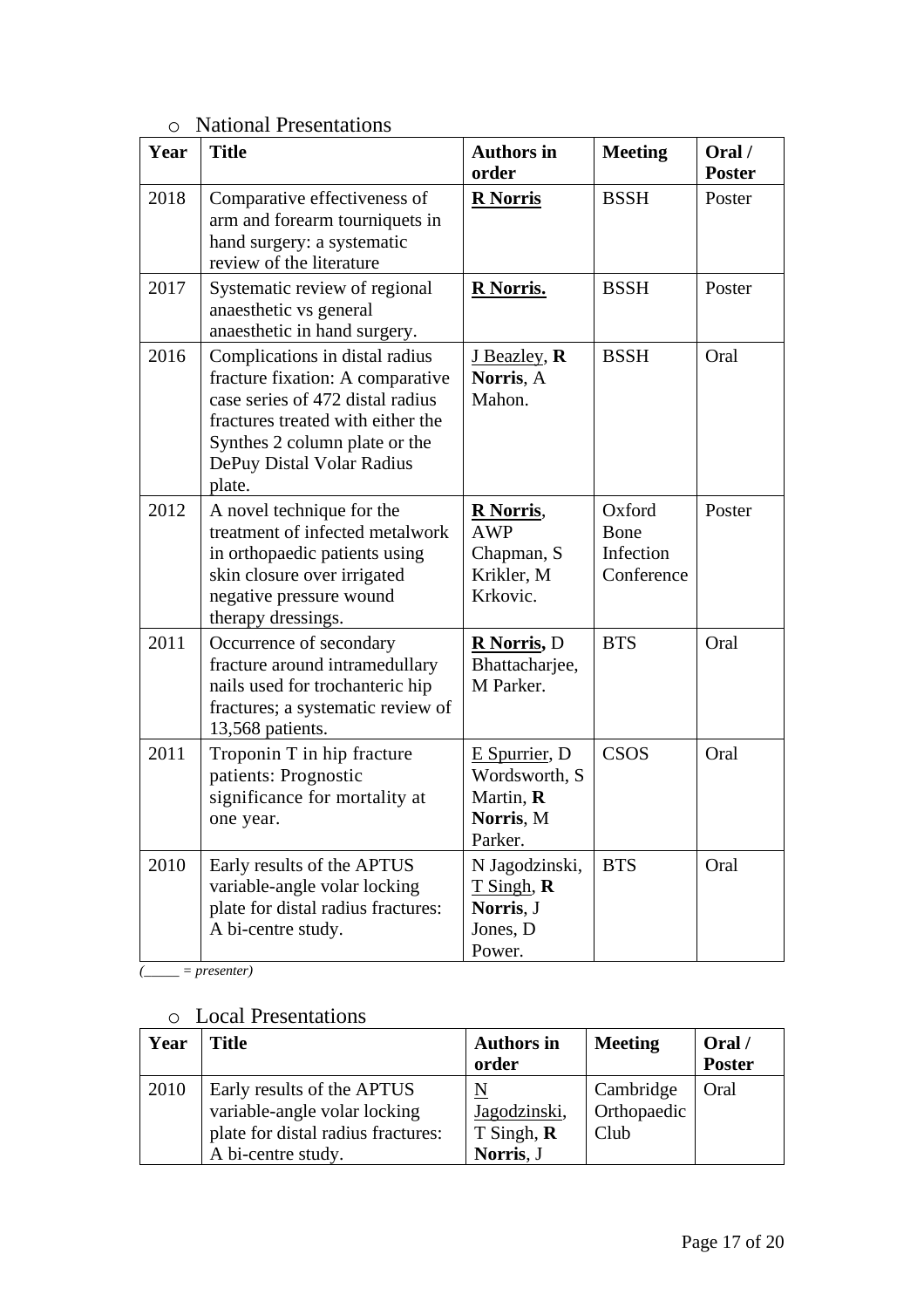|  | $\sim$<br>Jones, D     |  |
|--|------------------------|--|
|  | $\mathbf{D}$<br>Power. |  |

*(\_\_\_\_\_ = presenter)*

# • Relevant courses

| <b>Date</b>     | <b>Course title</b>                                                                          | <b>Organising institution</b>                     |
|-----------------|----------------------------------------------------------------------------------------------|---------------------------------------------------|
| Feb 2018        | Instructional course $7.3$ – Tendon injury,<br>paralysis, and rehabilitation                 | <b>BSSH</b>                                       |
| Oct 2017        | Training the trainer course (3 day course)                                                   | <b>Health Education England</b>                   |
| Oct 2017        | Basic microsurgery workshop                                                                  | <b>NPIMR</b> (Northwick Park)                     |
| Jun 2017        | Instructional course $7.2$ – Nerve injury &<br>compression and anaesthesia                   | <b>BSSH</b>                                       |
| Mar 2017        | Leadership, management, medico-legal &<br>professional responsibilities and human<br>factors | <b>JCST TIG</b>                                   |
| Feb 2017        | Instructional course 7.1 - Skin, soft tissue,<br>infection and Dupuytren's,                  | <b>BSSH</b>                                       |
| Oct 2016        | Birmingham wrist arthroscopy course                                                          | Birmingham hand centre                            |
| Oct 2016        | Birmingham wrist instability course                                                          | Birmingham hand centre                            |
| Nov 2015        | Birmingham cadaveric hand dissection<br>course                                               | Birmingham hand centre                            |
| May 2015        | Instructional course 6.4 – Hand fractures                                                    | <b>BSSH</b>                                       |
| May 2015        | <b>ATLS</b>                                                                                  | Peterborough City<br>Hospital                     |
| <b>Nov 2010</b> | <b>European Computer Driving License</b><br><b>NVQ</b>                                       | <b>ECDL</b> Foundation                            |
| <b>Mar 2010</b> | AO principles in operative fracture<br>management course                                     | AO, The Royal College of<br>Surgeons of Edinburgh |
| Jun 2009        | Basic surgical skills course                                                                 | Queen Elizabeth Hospital,<br>London               |
| Dec 2008        | <b>CCrISP</b>                                                                                | North Staffordshire<br>Hospital                   |
| <b>Nov 2007</b> | Battlefield Advanced Trauma Life<br>Support                                                  | <b>RNH</b> Haslar                                 |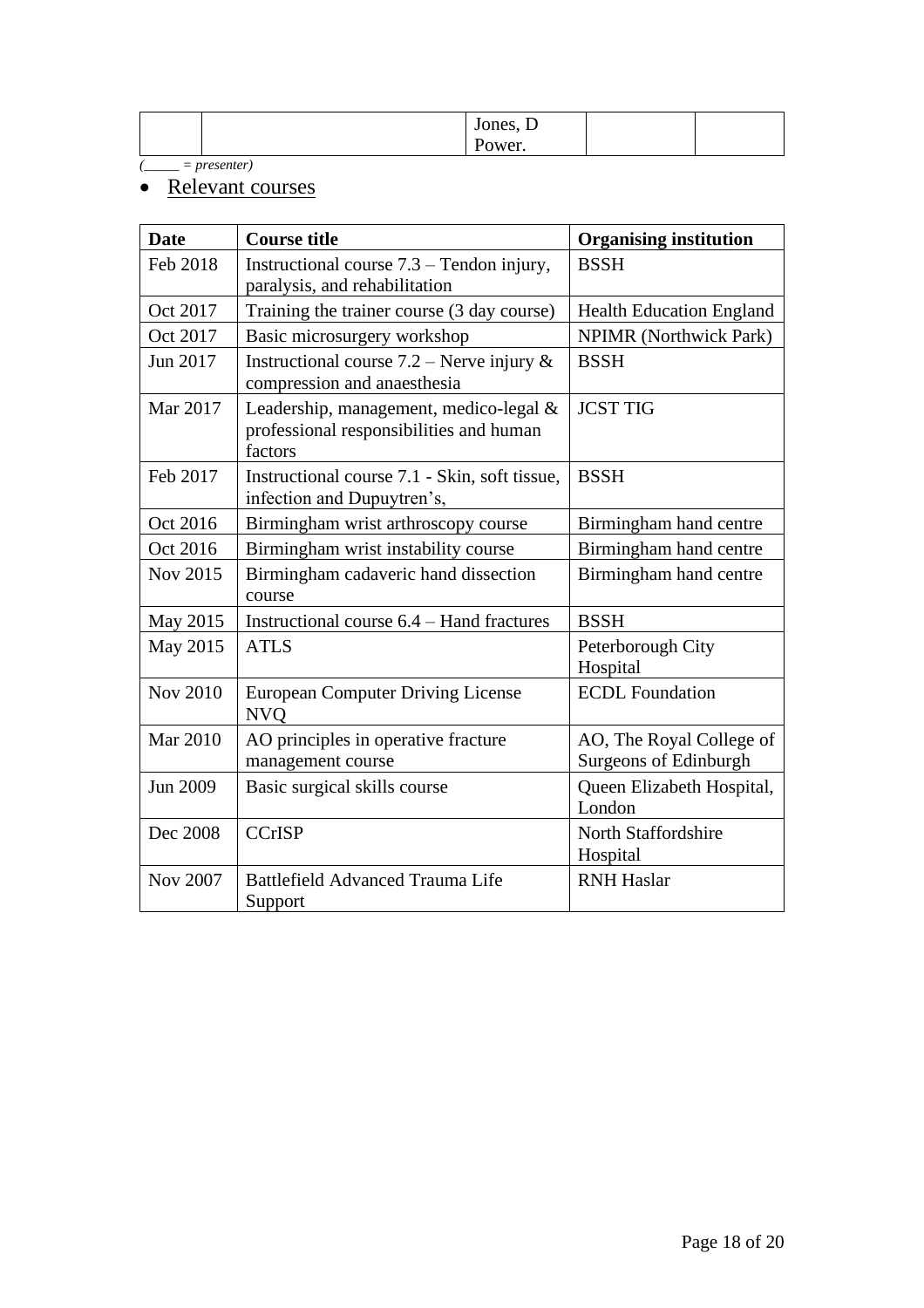# • Military Activities

#### *2001 – 2011* Medical Officer in the Royal Army Medical Corps

- *2008* Operation Herrick 8 supporting The 2nd Battalion The Parachute Regiment in Forward Operating Base Kajaki, Afghanistan. Working in an established Regimental Aid Post, responsible for general practice, medical planning for patrols, pre-hospital advanced trauma life support on patrols, medical aid to the local population, environmental health, occupational health, and career management of the soldiers under my command.
- *2007* Operation Herrick 7 supporting The 2nd Battalion The Yorkshire Regiment in Forward Operating Base Musa Qala, Afghanistan. Working in a new base to establish a Regimental Aid Post, responsible for general practice, medical planning for patrols, pre-hospital advanced trauma life support on patrols, medical aid to the local population, environmental health, medical logistics, and mentoring of the Afghanistan National Army medical team.

#### • Extra-curricular activities

| $2015$ – forever | Family man                                                                     |
|------------------|--------------------------------------------------------------------------------|
| $2007 - 2008$    | 16 Close Support Medical Regiment, Regimental Rugby Team                       |
| $2002 - 2004$    | $1st$ mate & renovator of a dive charter boat on the west coast of<br>Scotland |
| $2001 - 2004$    | Medical school rugby club captain and chairman                                 |